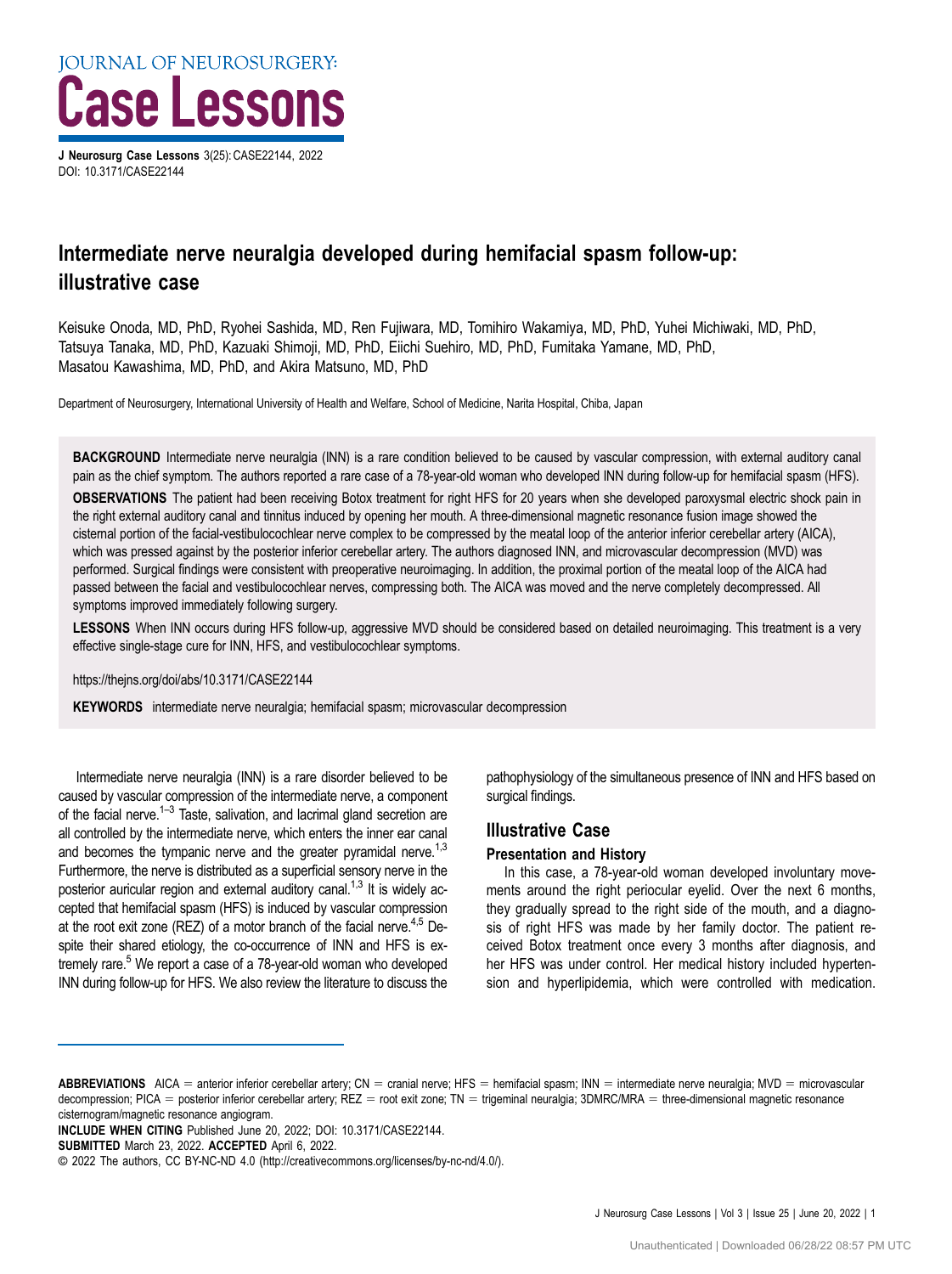The patient's family history was unremarkable. Treatment continued for 20 years, at which time she began experiencing paroxysmal electrical pain in her right external auditory canal induced by opening her mouth. She also reported tinnitus in her right ear and was referred to our department by her family doctor, who suspected right trigeminal neuralgia (TN). The patient's pain radiated to the right posterior auricular region. There was no dysgeusia, hypersalivation, or facial pain; moreover, there was no pain in the pharyngeal region when swallowing. No other abnormal neurological findings were identified.

Neuroimaging was performed using a three-dimensional magnetic resonance cisternogram/magnetic resonance angiogram (3DMRC/MRA) fusion image. These images provide 3D visualizations of the structures of the cerebral cistern, including blood vessels, nerves, and brain parenchyma. In our department, 3DMRC/MRA fusion images are used for preoperative diagnosis of TN and HFS. They are useful for surgical simulation because they can detect detailed anatomical relationships between nerves and vessels. The 3DMRC/MRA fusion images showed that the cisternal portion of the facial-vestibulocochlear nerve complex (cranial nerve [CN] VII/VIII complex) was severely compressed by the meatal loop of the anterior inferior cerebellar artery (AICA). Proximal site of meatal loop was inserted between the facial nerve and vestibulocochlear nerve. Moreover, the meatal loop was compressed by the posterior inferior cerebellar artery (PICA) from behind (Fig. 1A and B). No vascular compression of the trigeminal and glossopharyngeal nerves was observed. The diagnosis was preexisting HFS with ipsilateral INN. The patient was initially treated with carbamazepine, which was effective against the right external auditory canal pain, but the effect gradually decreased, and the decision was made to perform microvascular decompression (MVD) of the CN VII/VIII complex.

Under general anesthesia, the patient was in the left lateral decubitus position, and MVD was carried out with continuous monitoring of the auditory brainstem response. Surgical findings confirmed that the cisternal portion of the CN VII/VIII complex was severely compressed. The intermediate nerve was not visualized. It was confirmed that the proximal site of the meatal loop of the AICA passing between the facial and vestibulocochlear nerves was compressing both nerves. In addition, the AICA loop was compressed by the PICA from behind [\(Fig. 2A\)](#page-2-0). The AICA loop was dissected and mobilized. Teflon tape was wrapped around the PICA, which was pulled out and secured to the cerebellar surface with fibrin glue [\(Fig. 2B\)](#page-2-0). Next, the AICA loop was moved and secured to the dura

mater of the petrosal bone with fibrin glue ([Fig. 2C](#page-2-0)). Finally, sufficient nerve decompression was confirmed. Immediately following surgery, the right external auditory canal pain, right tinnitus, and right HFS were resolved. Postoperative 3DMRC/MRA fusion image showed sufficient decompression of the CN VII/VIII complex (Fig. 1C). The patient was discharged from the hospital on the seventh day after surgery with no new neurological deficits. Six months after surgery, there was no apparent recurrence.

## **Discussion**

### **Observations**

The intermediate nerve exits the brainstem between the facial and vestibulocochlear nerves, following the medial side of the facial nerve. It then enters the internal auditory canal, where it merges with the facial nerve.<sup>[2](#page-2-0)</sup> The intermediate nerve is a sensory branch of the facial nerve, which is concerned with taste, salivation, and other functions. $1-3$  $1-3$  $1-3$  It is also distributed as a superficial sensory nerve in the posterior auricular region and external auditory canal.<sup>[1](#page-2-0)–[3](#page-2-0)</sup> One of the causes of INN is neurovascular conflict on the intermediate nerve,  $1.2,6$  but the details are still undetermined. As far as we were able to ascertain from our search of the literature, there have been approximately 150 detailed reports of INN.<sup>[2,3](#page-2-0)</sup> The cooccurrence of HFS and INN is extremely rare, with only three reported cases at this time. $3,6,7$  $3,6,7$  One of these cases was previously published by the present authors and focuses on the diagnosis of INN and appropriate surgical procedures.<sup>[3](#page-2-0)</sup>

We reviewed the clinical characteristics and surgical findings of four cases, including the present case, to investigate the etiology of comorbid HFS and INN. Ages ranged from 44 to 78 years, with an average of 61 years, and there were two male and two female cases. Two patients (cases 1 and 4) initially suffered from HFS and developed INN during follow-up, whereas the other two patients (cases 2 and 3) suffered from INN and developed HFS during follow-up. In cases 1 and 4, the interval between the onset of HFS and the development of INN was 10 and 20 years, respectively. The interval between the initial presentation of INN and the development of HFS in cases 2 and 3 was 4 and 20 years, respectively. The sequence of HFS and INN can be bidirectional. Long-term follow-up of either INN or HFS should be attentive to the possible development of the second condition. Hearing disturbances and tinnitus were observed in three cases (75%) as cochlear nerve



FIG. 1. A: Preoperative 3DMRC/MRA fusion image showing compression of the facial nerve (single arrow) and vestibulocochlear nerve (double arrows) by the AICA (single arrowhead) in the cisterna and posterior compression of the AICA by the PICA (double arrowheads). Moreover, the image indicated that the proximal site of the meatal loop of the AICA passing between the facial and vestibulocochlear nerves was compressing both nerves. B: The PICA (double arrowheads) has not contacted the REZ. C: Postoperative 3DMRC/MRA fusion image showing new placement of the responsible vessels and decompression of the nerves.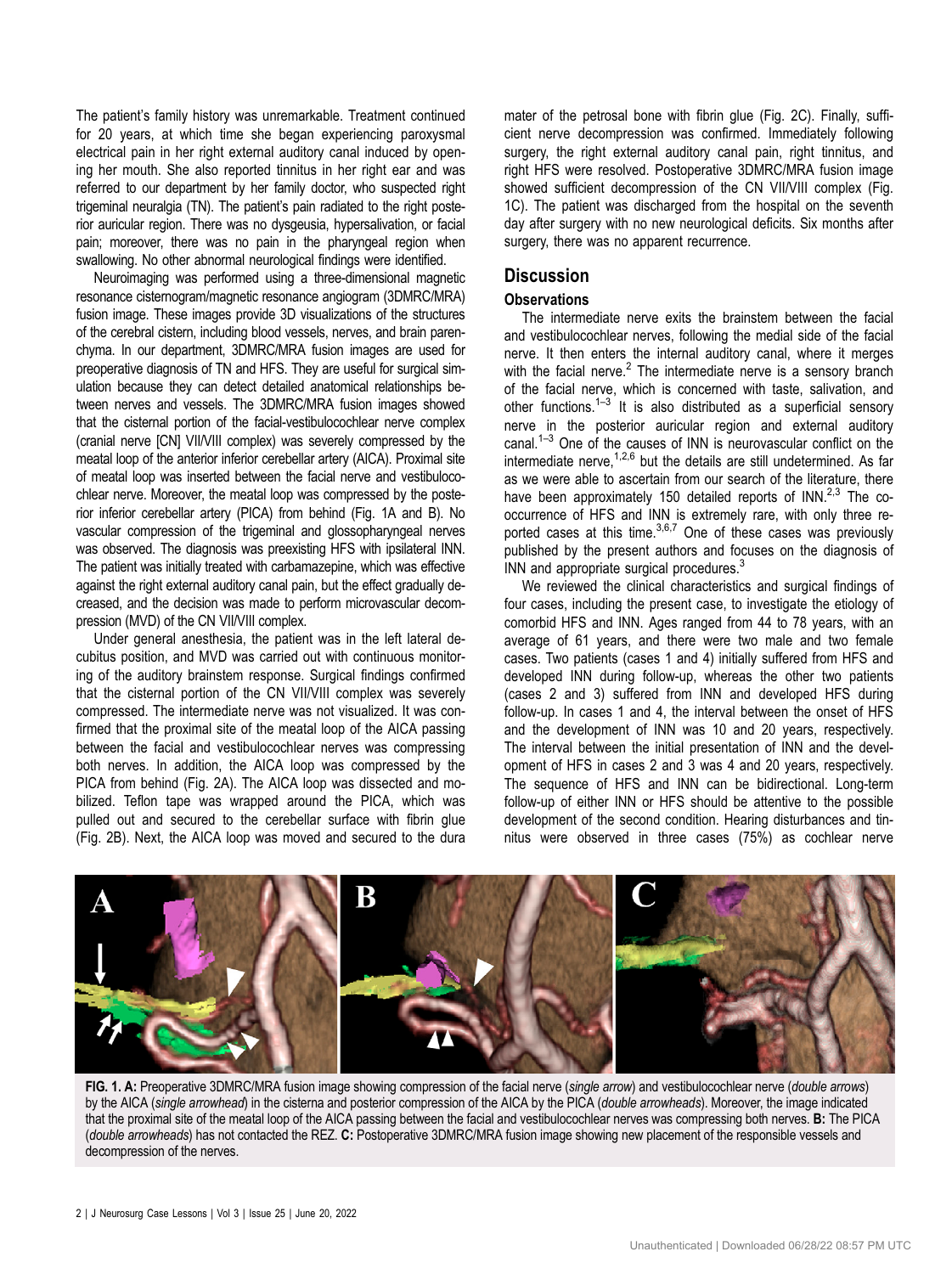<span id="page-2-0"></span>

FIG. 2. A: The cisternal portion of the CN VII/VIII complex was compressed by the AICA (arrow); the AICA was compressed posteriorly by the PICA (arrowhead). B: Teflon tape (\*) was wrapped around the PICA (arrowhead) and secured to the surface of the cerebellum. C: The AICA was moved to the dura mater of the petrosal bone and secured with fibrin glue. Curved arrow indicates attachment site of the dura.

symptoms. Although AICA is the most commonly responsible cause, the involvement of PICA in the present case cannot be ruled out. Interestingly, in two cases (50%), including the present case, the compression site was not in the REZ but rather the cisternal portion of the facial nerve.<sup>1,3</sup> However, it is still possible that the REZ was affected by nerve stretching due to vascular compression.

It is generally accepted that HFS is caused by vascular compression of the REZ of the facial nerve.<sup>4,5</sup> Ryu et al. reported five cases of HFS due to compression in the cisternal portion of the facial nerve, emphasizing that this can also cause  $HFS$ <sup>[8](#page-3-0)</sup>. The common characteristic of all four cases was the surgical finding that the responsible vessels had passed between the facial and vestibulocochlear nerves, compressing both. This appears to result in direct intermediate nerve compression. In addition, it may cause cochlear symptoms in up to 75% of cases. A case of INN with dizziness and tinnitus as vestibulocochlear nerve symptoms has been reported in which the symptoms were found, on autopsy, to be attributable to compression of the facial and vestibulocochlear nerve by a vessel running between the two.<sup>[9](#page-3-0)</sup> However, this case was not accompanied by HFS. Zheng et al. found that the responsible vessel ran between the facial and vestibulocochlear nerve and compressed the facial nerve in 21 of 355 cases of HFS (5.6%). They termed this crossed-type HFS.[10](#page-3-0) However, there is no mention of concomitant INN in their report. The occurrence of INN is less frequent than that of HFS, despite their shared etiology of compression of the facial nerve. The true pathogenesis of the concomitant occurrence of INN in HFS remains to be clarified, and further investigation is warranted based on the accumulating number of cases. Surgical outcomes were favorable in all four of the cases we examined (100%). This supports the hypothesis that the co-occurrence of INN and HFS arises due to neurovascular conflict and that MVD is a beneficial surgical approach. Hearing loss occurred in one of the four cases (25%) as a permanent complication. Therefore, it is necessary to pay scrupulous attention to the surgical technique and avoid damaging the labyrinthine artery and vestibulocochlear nerve.  $3,6,7$  $3,6,7$ 

We have previously reported on the efficacy of 3DMRC/MRA fusion imaging as a modality for preoperative evaluation of TN and HFS, with a detailed discussion on 3D detection of neurovascular conflict.<sup>[11](#page-3-0),[12](#page-3-0)</sup> 3DMRC/MRA fusion images are used for preoperative diagnosis of TN and HFS, evaluation of the anatomical relationship of the nerves and responsible vessels, and identification of any nerve deformities. In the present case, 3DMRC/MRA fusion imaging was conducted, but no obvious neurovascular conflict was found around the trigeminal nerve or glossopharyngeal nerve. Only severe compression in the cisternal portion of the CN VII/VIII complex by the AICA was observed. The intermediate nerve was not identified. The findings were informative for surgical decision-making. This imaging method was also used for surgical simulation. The accuracy of 3DMRC/MRA fusion imaging was confirmed because the preoperative imaging evaluation was consistent with the intraoperative findings. The intermediate nerve is thin and difficult to directly detect with currently available technology. Therefore, further research is needed to enable more detailed and accurate neuroimaging diagnoses.

#### Lessons

When paroxysmal electrical pain occurs in the external auditory canal during follow-up of HFS, INN should be kept in mind. MVD can provide treatment for INN, HFS, and vestibulocochlear symptoms in a single surgery. Both HFS and INN may be caused by the responsible vessel passing between the facial nerve and the vestibulocochlear nerve. Because MVD is effective in improving these conditions, aggressive surgical treatment should be considered based on detailed neuroimaging.

#### **Acknowledaments**

We would like to thank Enago for the English language review.

#### References

- 1. Goulin Lippi Fernandes E, van Doormaal T, de Ru S, Miller K, Han KS. Microvascular decompression of the VII/VIII cranial nerve complex for the treatment of intermediate nerve neuralgia: a retrospective case series. Oper Neurosurg (Hagerstown). 2018;15(4):378–385.
- 2. Inoue T, Shima A, Hirai H, Suzuki F, Matsuda M. Nervus intermedius neuralgia treated with microvascular decompression: a case report and review of the literature. NMC Case Rep J. 2017;4(3): 75–78.
- 3. Onoda K, Kawaguchi A, Takaya Y, et al. A case of nervus intermedius neuralgia. World Neurosurg. 2020;137:89–92.
- 4. Jannetta PJ, Kassam A. Hemifacial spasm. J Neurol Neurosurg Psychiatry. 1999;66(2):255–256.
- 5. Sindou M, Mercier P. Hemifacial spasm associated with other cranial nerve syndromes: literature review. Neurochirurgie. 2018;64(2): 101–105.
- 6. Chen Y, Song Z, Wan Y, et al. Intermediate nerve neuralgia can be diagnosed and cured by microvascular decompression. J Craniofac Surg. 2014;25(4):1187–1189.